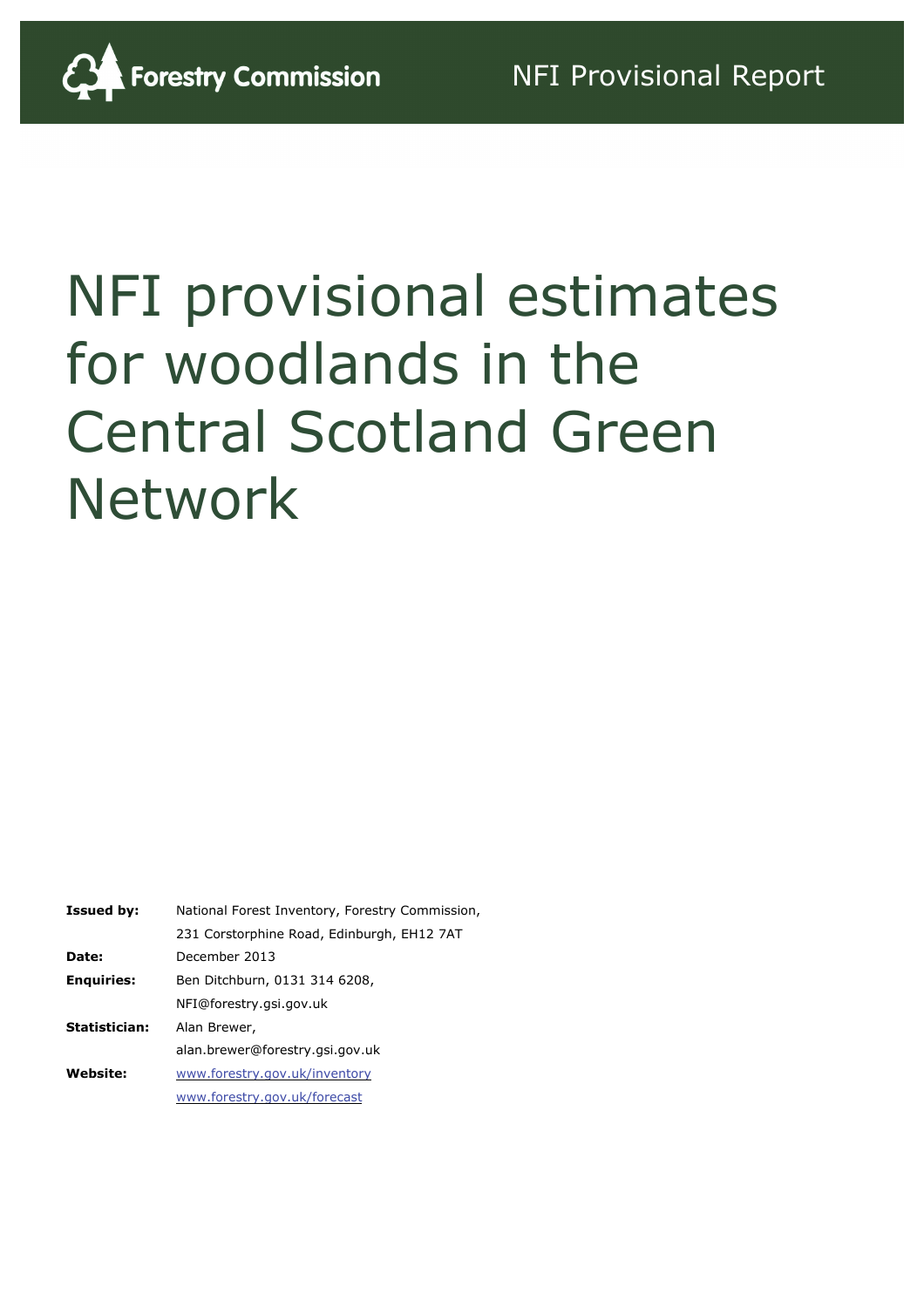# Summary

This report provides a more detailed picture of the estimates of stocked areas and standing volumes for the Central Scotland Green Network published as part of the 2011 National Forest Inventory (NFI) suite of reports. Reports are published at [www.forestry.gov.uk/inventory](http://www.forestry.gov.uk/inventory). In addition the report provides forecasts of softwood availability based on the headline harvesting scenarios described in the 2011 suite of NFI reports.

The estimates provided in this report are provisional in nature. They may be subject to revision after further quality checks on the data and the processes used to generate the estimates. If these result in substantial changes to the estimates, a revised publication will be issued.

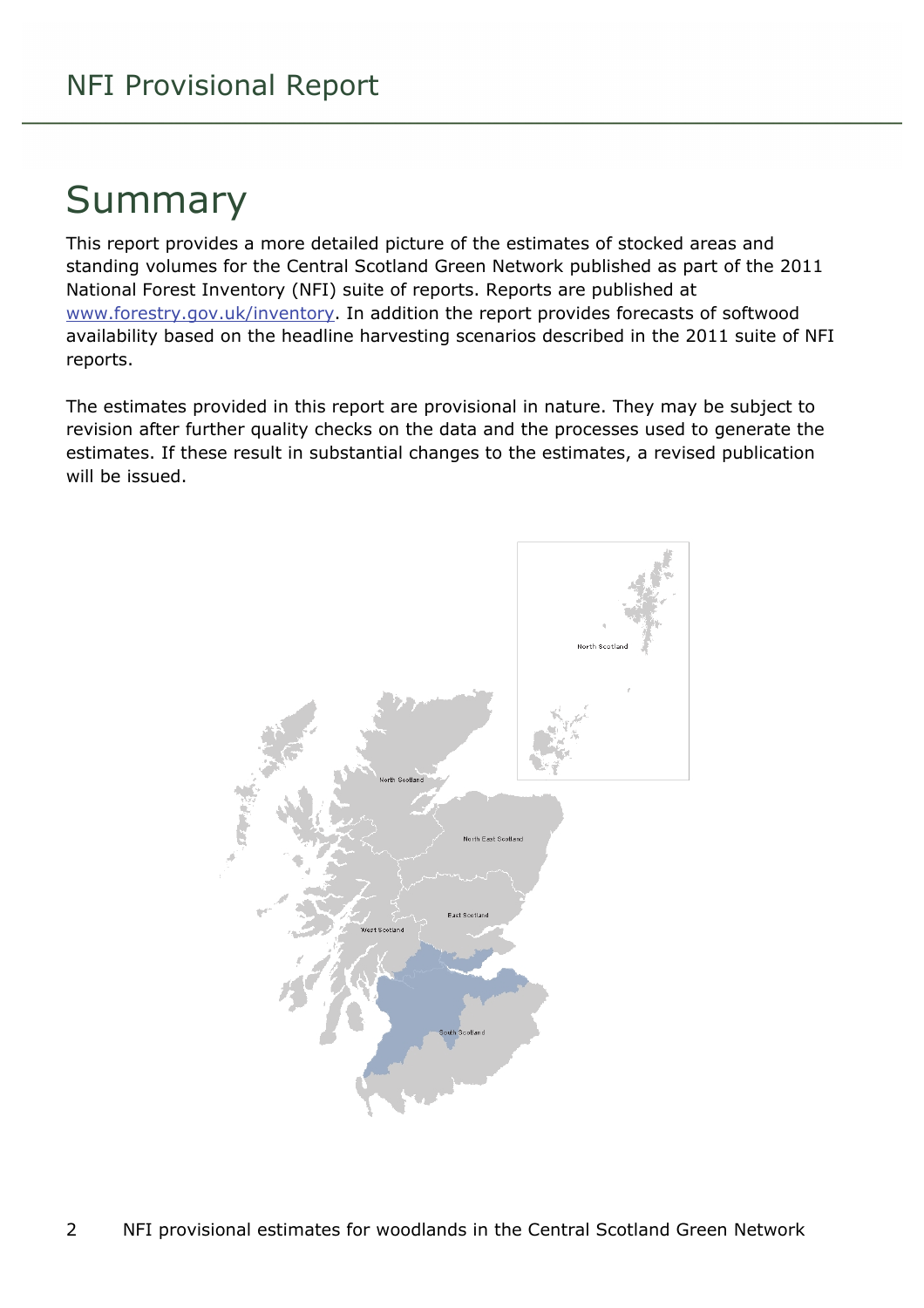# **Contents**

### Figures

| <b>Figure 1</b> Principal species composition by stocked area at 31 March 2011 5   |  |
|------------------------------------------------------------------------------------|--|
| <b>Figure 2</b> Principal species composition by standing volume at 31 March 20118 |  |

### Tables

| Table 6 Standing volume by mean stand dbh class at 31 March 2011 10                          |  |
|----------------------------------------------------------------------------------------------|--|
| <b>Table 7</b> 25-year forecast of softwood availability broken down by time period and      |  |
|                                                                                              |  |
| <b>Table 8</b> 25-year forecast of softwood availability broken down by time period and size |  |
|                                                                                              |  |
| Table 8 (cont'd) 25-year forecast of softwood availability broken down by time period        |  |
|                                                                                              |  |
|                                                                                              |  |
| Table 10 Standing volume and stocked area of Forestry Commission land marked for             |  |
|                                                                                              |  |
|                                                                                              |  |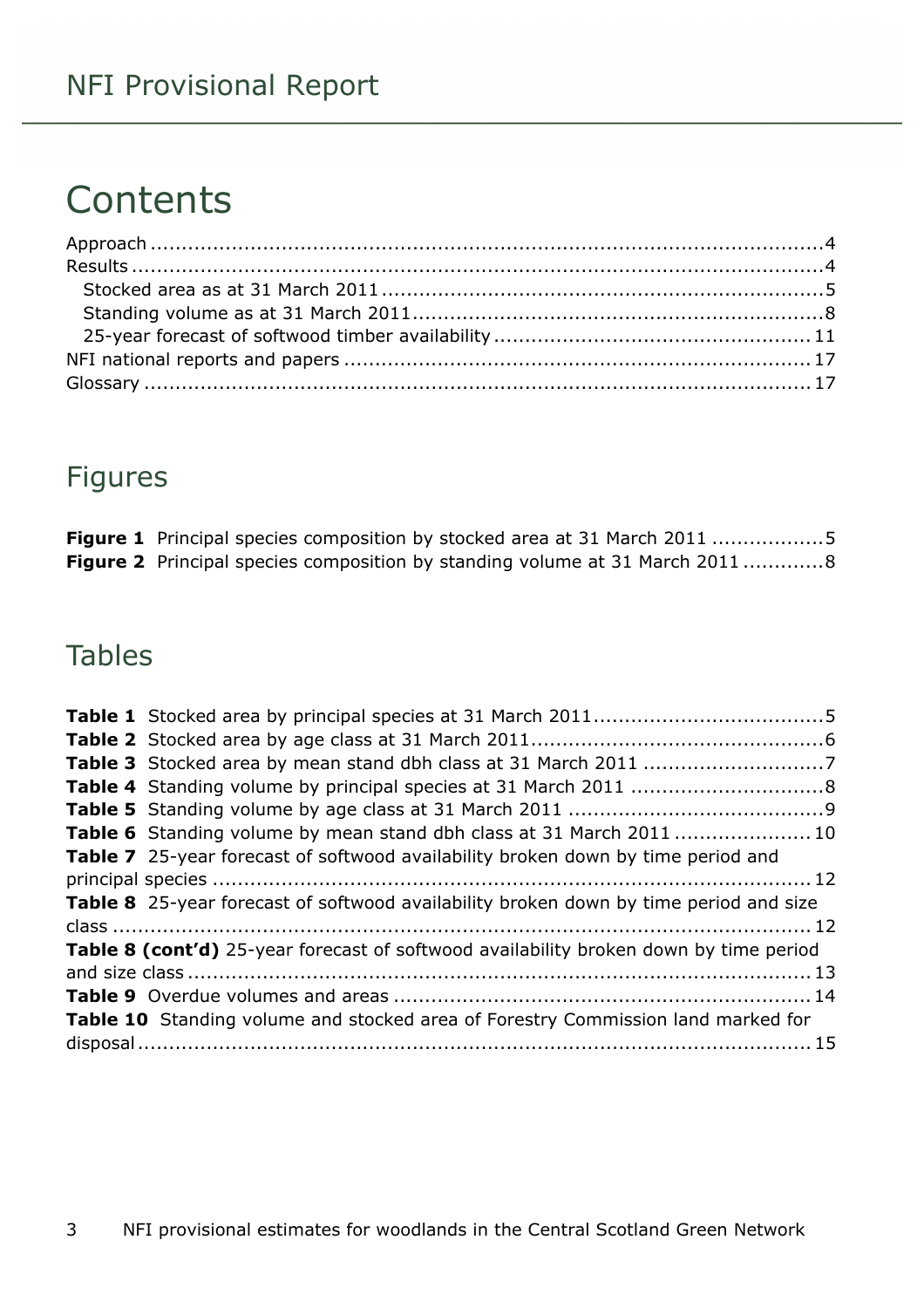# <span id="page-3-0"></span>Approach

The approach taken in the derivation of these results and to be used in their interpretation is described in the full suite of 2011 forecast reports which can be found at [www.forestry.gov.uk/forecast](http://www.forestry.gov.uk/forecast). Refer to the *Standing timber volume in coniferous trees in Britain* and the *NFI preliminary estimates of quantities of broadleaved species in British Woodlands with special focus on ash* reports for a description of the underlying methodologies and interpretation, and also for the Scotland and GB context. Refer to the *NFI forecasts methodology overview* report for a detailed description and discussion of forecasting future availability of timber from NFI field survey data and from information in the Forestry Commission's sub-compartment database (SCDB). The wider context of forecasts of timber production from conifer trees in the United Kingdom and its constituent countries under a range of harvesting scenarios can be found in the *25 year forecast of softwood timber availability* report.

The estimates reported here are based upon field samples assessed between November 2009 and February 2012, the results of which have been subjected to rigorous data quality assurance procedures.

# <span id="page-3-1"></span>Results

The results presented in this report are estimates of standing volumes and stocked areas as at 31 March 2011, and a 25 year forecast of softwood availability under the "headline" harvesting scenarios for the Central Scotland Green Network. The data sources used for the compilation of these estimates are the same as described in the National Forest Inventory reports *Standing timber volume for coniferous trees in Britain* (2012) and the *25 year forecast of softwood timber availability* (2012). Estimates for the Forestry Commission (FC) estate are derived from the FC's sub-compartment database, while those for the private sector (i.e. non-FC) estate are derived from information collected in the NFI field survey. A fuller description of these data sources and how they are used in the production of estimates, including sampling standard errors attached to the private sector estimates, are provided in the earlier documents.

Results are provided for stocked area at 31 March 2011 (**Figure 1** and **Tables 1-3**), standing volume at 31 March 2011 (**Figure 2** and **Tables 4-6**) and a 25 year forecast (**Tables 7-10**).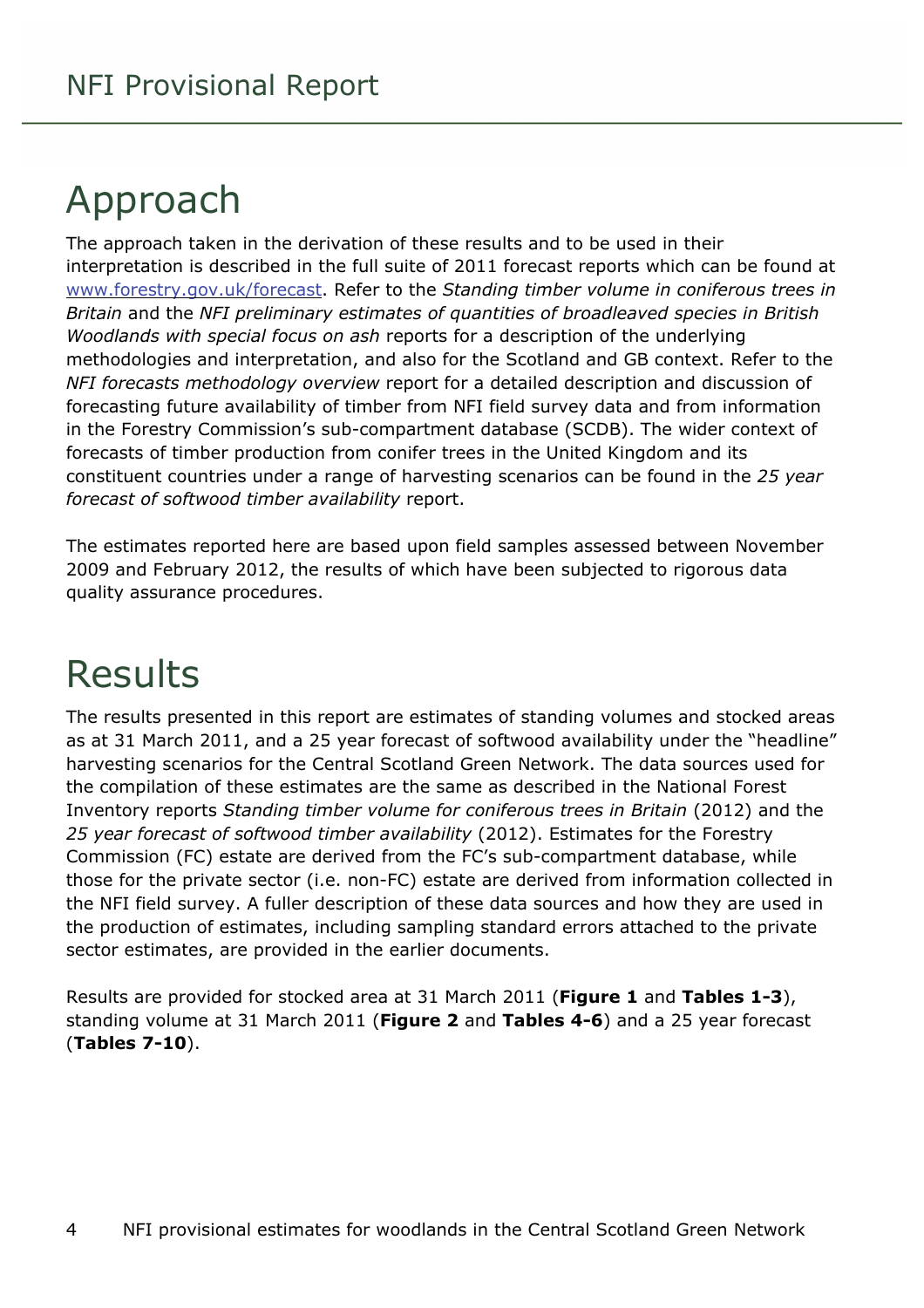### <span id="page-4-0"></span>Stocked area as at 31 March 2011



<span id="page-4-1"></span>**Figure 1** Principal species composition by stocked area at 31 March 2011

#### <span id="page-4-2"></span>**Table 1** Stocked area by principal species at 31 March 2011

|                                | <b>FC</b> | Private sector |                          | <b>Total</b>          |
|--------------------------------|-----------|----------------|--------------------------|-----------------------|
| Principal species              | area      | area           | SE%                      | area                  |
|                                | (000 ha)  | $(000)$ ha)    |                          | $(000 h\overline{a})$ |
| Central Scotland Green Network |           |                |                          |                       |
| <b>All conifers</b>            | 36.0      | 57.0           | 4                        | 93.1                  |
| Sitka spruce                   | 29.7      | 44.4           | 7                        | 74.1                  |
| Scots pine                     | 1.2       | 3.9            | 22                       | 5.1                   |
| Corsican pine                  | 0.0       | 0.2            | 77                       | 0.2                   |
| Norway spruce                  | 0.6       | 1.4            | 74                       | 2.0                   |
| Larches                        | 1.8       | 5.0            | 21                       | 6.8                   |
| Douglas fir                    | 0.1       | 0.0            | $\overline{a}$           | 0.1                   |
| Lodgepole pine                 | 2.5       | 1.5            | 44                       | 4.0                   |
| Other conifers                 | 0.2       | 0.6            | 36                       | 0.8                   |
| <b>All broadleaves</b>         | 2.2       | 45.3           | $\overline{z}$           | 47.5                  |
| Oak                            | 0.1       | 3.9            | 25                       | 4.0                   |
| Beech                          | 0.0       | 3.4            | 28                       | 3.4                   |
| Sycamore                       | 0.0       | 7.0            | 22                       | 7.1                   |
| Ash                            | 0.1       | 4.3            | 26                       | 4.3                   |
| <b>Birch</b>                   | 0.3       | 13.1           | 16                       | 13.4                  |
| Sweet chestnut                 | 0.0       | 0.0            | $\overline{\phantom{0}}$ | 0.0                   |
| Hazel                          | 0.0       | 1.0            | 48                       | 1.0                   |
| Hawthorn                       | 0.0       | 3.8            | 34                       | 3.8                   |
| Alder                          | 0.1       | 2.3            | 42                       | 2.3                   |
| Willow                         | 0.0       | 1.7            | 60                       | 1.7                   |
| Other broadleaves              | 1.7       | 4.9            | 25                       | 6.5                   |
| <b>All species</b>             | 38.3      | 102.3          | 4                        | 140.6                 |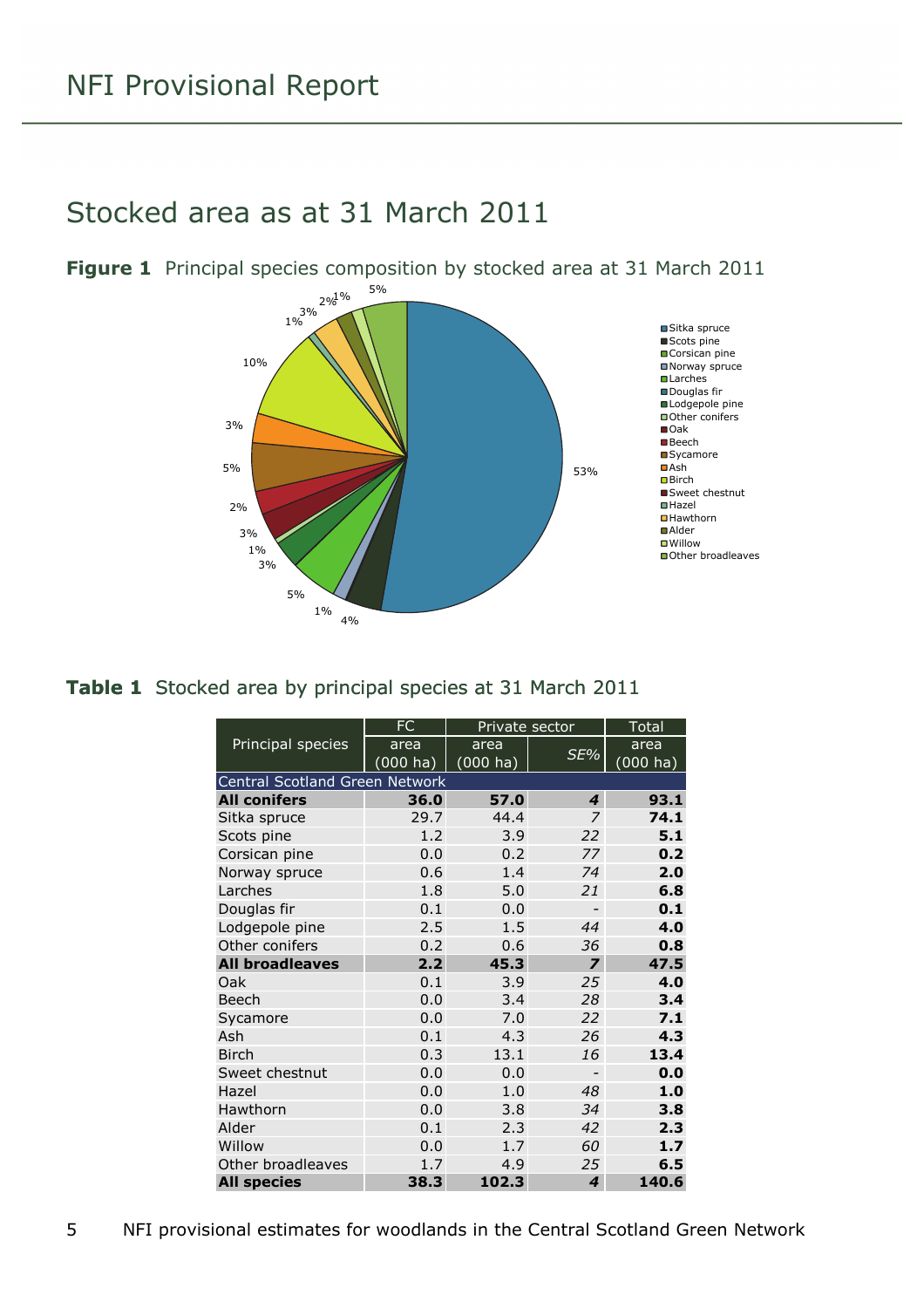#### <span id="page-5-0"></span>**Table 2** Stocked area by age class at 31 March 2011

|                    | <b>FC</b> | Private sector | <b>Total</b>            |                    |
|--------------------|-----------|----------------|-------------------------|--------------------|
| Age class (years)  | area      | area           | SE%                     | area               |
|                    | (000 ha)  | $(000)$ ha)    |                         | $(000 \text{ ha})$ |
| Conifers           |           |                |                         |                    |
| $0 - 10$           | 5.0       | 6.8            | 23                      | 11.8               |
| $11 - 20$          | 4.2       | 13.3           | 15                      | 17.5               |
| $21 - 40$          | 19.9      | 28.7           | 11                      | 48.6               |
| $41 - 60$          | 6.6       | 5.8            | 25                      | 12.4               |
| 61-80              | 0.3       | 2.0            | 45                      | 2.3                |
| 81-100             | 0.0       | 0.2            | 106                     | 0.3                |
| $100+$             | 0.0       | 0.2            | 63                      | 0.2                |
| <b>Total</b>       | 36.0      | 57.0           | $\overline{\mathbf{4}}$ | 93.1               |
| <b>Broadleaves</b> |           |                |                         |                    |
| $0 - 10$           | 0.9       | 6.3            | 40                      | 7.2                |
| $11 - 20$          | 0.5       | 5.5            | 21                      | 6.0                |
| $21 - 40$          | 0.5       | 17.9           | 14                      | 18.4               |
| $41 - 60$          | 0.1       | 8.9            | 18                      | 9.0                |
| 61-80              | 0.1       | 3.8            | 39                      | 3.9                |
| 81-100             | 0.0       | 2.1            | 48                      | 2.1                |
| $100+$             | 0.1       | 0.9            | 58                      | 0.9                |
| <b>Total</b>       | 2.2       | 45.3           | $\overline{\mathbf{z}}$ | 47.5               |
| All species        |           |                |                         |                    |
| $0 - 10$           | 5.9       | 13.1           | 23                      | 19.0               |
| $11 - 20$          | 18.8      | 18.8           | 13                      | 37.7               |
| $21 - 40$          | 20.4      | 46.5           | 9                       | 66.9               |
| $41 - 60$          | 6.7       | 14.7           | 15                      | 21.4               |
| 61-80              | 0.4       | 5.8            | 30                      | 6.2                |
| 81-100             | 0.0       | 2.3            | 45                      | 2.3                |
| $100+$             | 0.1       | 1.1            | 49                      | 1.2                |
| <b>Total</b>       | 38.3      | 102.3          | 4                       | 140.6              |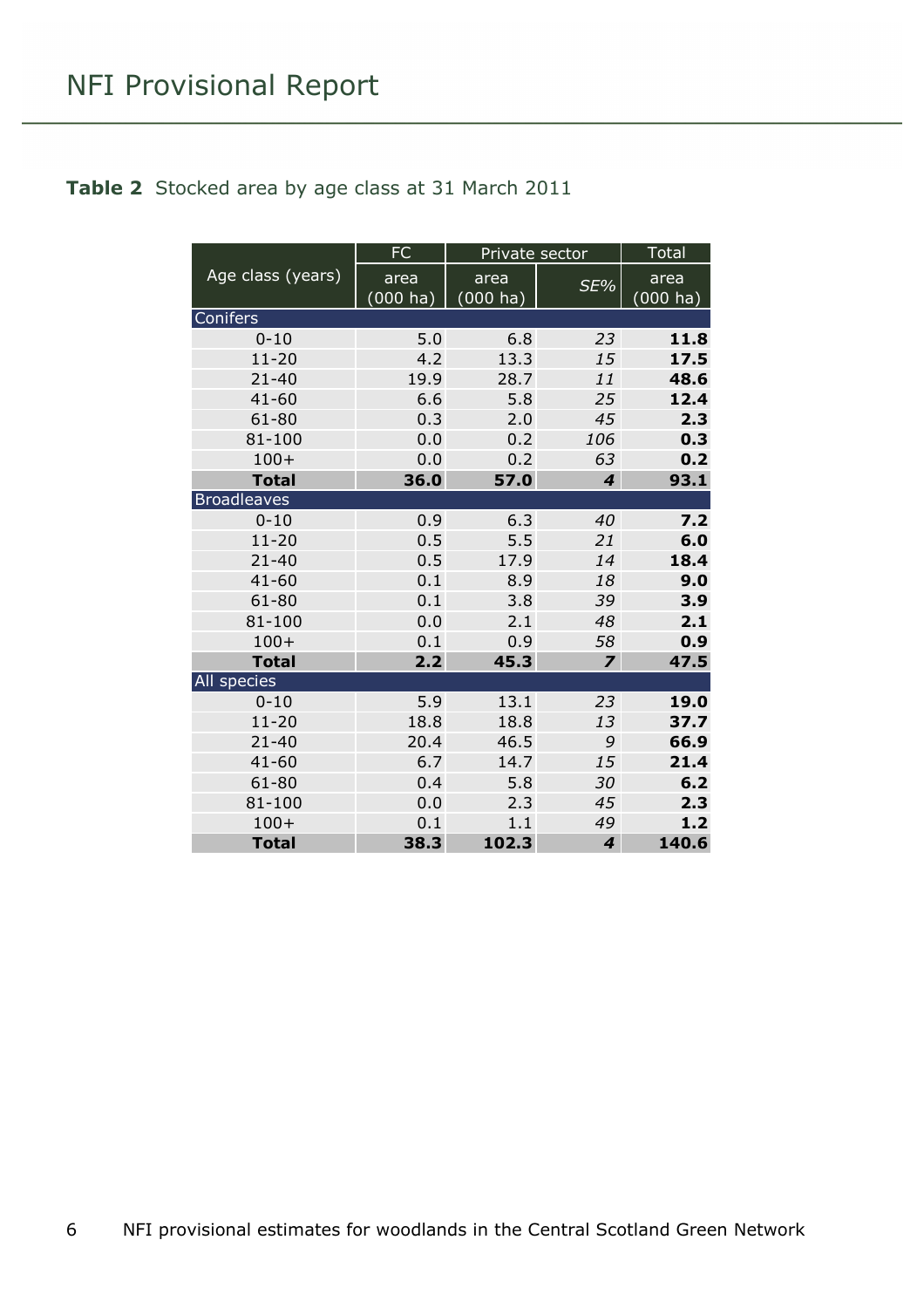<span id="page-6-0"></span>

|  | Table 3 Stocked area by mean stand dbh class at 31 March 2011 |  |  |  |  |  |  |  |  |  |
|--|---------------------------------------------------------------|--|--|--|--|--|--|--|--|--|
|--|---------------------------------------------------------------|--|--|--|--|--|--|--|--|--|

| Mean stand DBH     | $\overline{FC}$    |                    | Private sector              |             |  |
|--------------------|--------------------|--------------------|-----------------------------|-------------|--|
| (cm)               | area               | area               | SE%                         | area        |  |
|                    | $(000 \text{ ha})$ | $(000 \text{ ha})$ |                             | $(000)$ ha) |  |
| Conifers           |                    |                    |                             |             |  |
| $0 - 7$            | 6.3                | 8.4                | 20                          | 14.8        |  |
| $7 - 10$           | 1.8                | 6.5                | 20                          | 8.3         |  |
| $10 - 15$          | 8.9                | 9.2                | 19                          | 18.1        |  |
| $15 - 20$          | 13.5               | 14.5               | 14                          | 28.0        |  |
| $20 - 30$          | 4.7                | 13.7               | 16                          | 18.4        |  |
| $30 - 40$          | 0.6                | 2.9                | 28                          | 3.5         |  |
| $40 - 60$          | 0.1                | 1.1                | 44                          | 1.2         |  |
| 60-80              | 0.0                | 0.5                | 69                          | 0.5         |  |
| $80 +$             | 0.0                | 0.2                | 106                         | 0.2         |  |
| <b>Total</b>       | 36.0               | 57.0               | $\overline{\mathbf{4}}$     | 93.1        |  |
| <b>Broadleaves</b> |                    |                    |                             |             |  |
| $0 - 7$            | 1.0                | 6.0                | 30                          | 7.0         |  |
| $7 - 10$           | 0.7                | 12.3               | 17                          | 13.1        |  |
| $10 - 15$          | 0.4                | 4.5                | 18                          | 4.9         |  |
| $15 - 20$          | 0.0                | 2.8                | 37                          | 2.9         |  |
| $20 - 30$          | 0.0                | 6.8                | 23                          | 6.8         |  |
| $30 - 40$          | 0.0                | 4.1                | 31                          | 4.1         |  |
| $40 - 60$          | 0.0                | 5.0                | 28                          | 5.0         |  |
| 60-80              | 0.0                | 3.7                | 35                          | 3.7         |  |
| $80 +$             | 0.0                | 0.0                |                             | 0.0         |  |
| <b>Total</b>       | 2.2                | 45.3               | $\overline{\mathbf{z}}$     | 47.5        |  |
| <b>All species</b> |                    |                    |                             |             |  |
| $0 - 7$            | 7.3                | 14.4               | 17                          | 21.8        |  |
| $7 - 10$           | 2.6                | 18.8               | 13                          | 21.4        |  |
| $10 - 15$          | 9.3                | 13.8               | 14                          | 23.0        |  |
| $15 - 20$          | 13.6               | 17.3               | 13                          | 30.9        |  |
| $20 - 30$          | 4.8                | 20.4               | 13                          | 25.2        |  |
| $30 - 40$          | 0.6                | 7.0                | 22                          | 7.6         |  |
| $40 - 60$          | 0.1                | 6.1                | 24                          | 6.3         |  |
| 60-80              | 0.0                | 4.3                | 32                          | 4.3         |  |
| $80 +$             | 0.0                | 0.2                | 106                         | 0.2         |  |
| <b>Total</b>       | 38.3               | 102.3              | $\overline{\boldsymbol{4}}$ | 140.6       |  |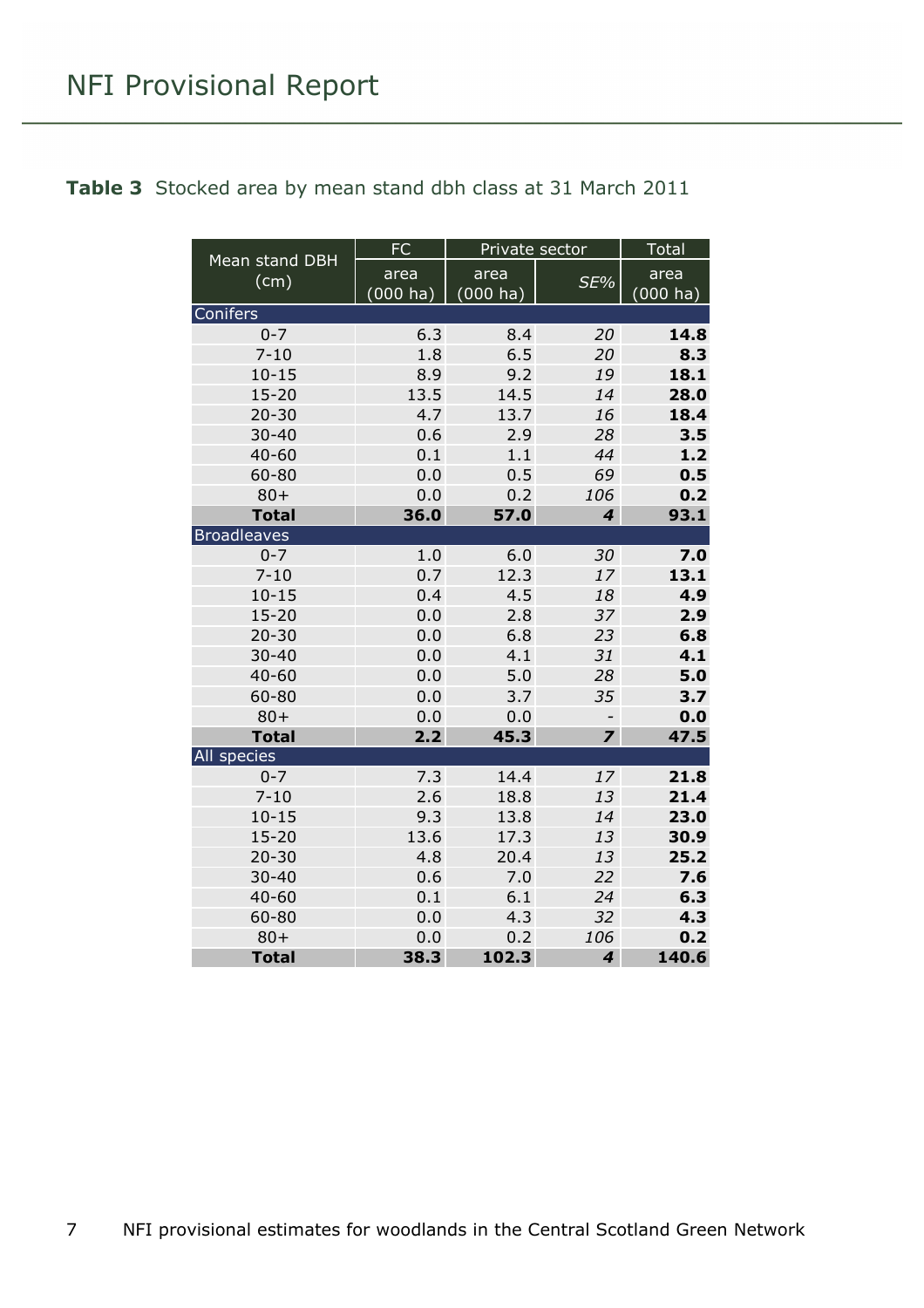### <span id="page-7-0"></span>Standing volume as at 31 March 2011



<span id="page-7-1"></span>**Figure 2** Principal species composition by standing volume at 31 March 2011

<span id="page-7-2"></span>

| Table 4 Standing volume by principal species at 31 March 2011 |  |  |  |  |  |  |  |  |  |
|---------------------------------------------------------------|--|--|--|--|--|--|--|--|--|
|---------------------------------------------------------------|--|--|--|--|--|--|--|--|--|

|                                | FC                              | Private sector                  |                | <b>Total</b>                    |
|--------------------------------|---------------------------------|---------------------------------|----------------|---------------------------------|
| Principal species              | volume                          | volume                          |                | volume                          |
|                                | $(000 \text{ m}^3 \text{ obs})$ | $(000 \text{ m}^3 \text{ obs})$ | SE%            | $(000 \text{ m}^3 \text{ obs})$ |
| Central Scotland Green Network |                                 |                                 |                |                                 |
| <b>All conifers</b>            | 6,789                           | 15,473                          | 9              | 22,262                          |
| Sitka spruce                   | 5,879                           | 11,966                          | 11             | 17,845                          |
| Scots pine                     | 168                             | 1,358                           | 24             | 1,526                           |
| Corsican pine                  | $\overline{4}$                  | 22                              | 67             | 26                              |
| Norway spruce                  | 125                             | 241                             | 71             | 366                             |
| Larches                        | 210                             | 1,197                           | 24             | 1,407                           |
| Douglas fir                    | $\overline{4}$                  | $\Omega$                        |                | 4                               |
| Lodgepole pine                 | 371                             | 310                             | 52             | 681                             |
| Other conifers                 | 29                              | 361                             | 56             | 390                             |
| <b>All broadleaves</b>         | 98                              | 9,174                           | 14             | 9,272                           |
| Oak                            | 15                              | 1,741                           | 38             | 1,757                           |
| <b>Beech</b>                   | $\overline{7}$                  | 1,245                           | 36             | 1,252                           |
| Sycamore                       | 5                               | 1,638                           | 32             | 1,642                           |
| Ash                            | $\overline{1}$                  | 1,895                           | 41             | 1,895                           |
| <b>Birch</b>                   | 15                              | 866                             | 18             | 881                             |
| Sweet chestnut                 | 0                               | 0                               | $\overline{a}$ | 0                               |
| Hazel                          | $\overline{0}$                  | 24                              | 72             | 24                              |
| Hawthorn                       | $\overline{0}$                  | 116                             | 35             | 116                             |
| Alder                          | 3                               | 230                             | 40             | 233                             |
| Willow                         | $\Omega$                        | 39                              | 43             | 39                              |
| Other broadleaves              | 52                              | 1,382                           | 43             | 1,434                           |
| <b>All species</b>             | 6,887                           | 24,649                          | 8              | 31,537                          |

<sup>8</sup> NFI provisional estimates for woodlands in the Central Scotland Green Network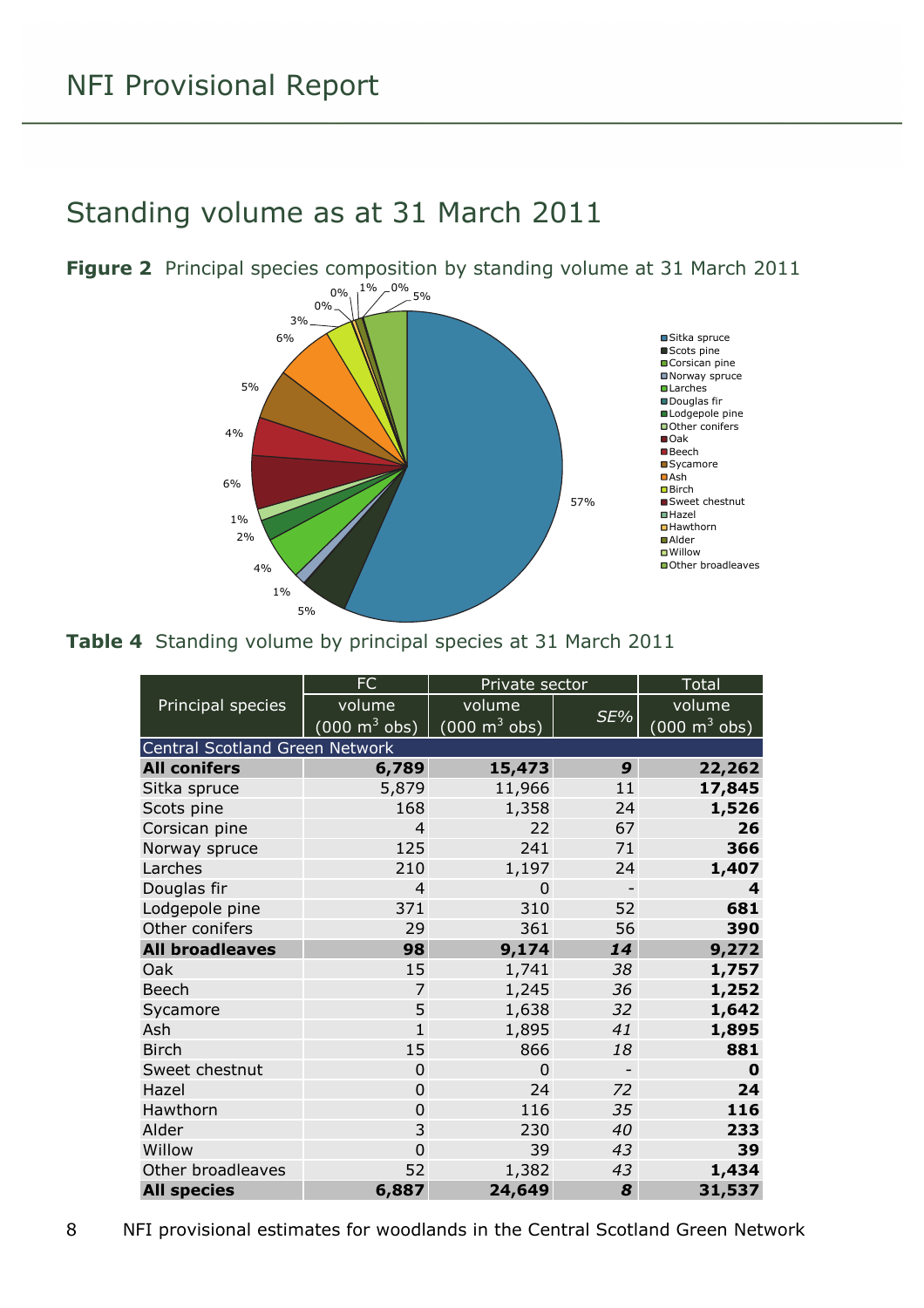#### <span id="page-8-0"></span>**Table 5** Standing volume by age class at 31 March 2011

|                    | <b>FC</b>                           | Private sector                  |                          | Total             |
|--------------------|-------------------------------------|---------------------------------|--------------------------|-------------------|
| Age class (years)  | volume                              | volume                          |                          | volume            |
|                    | $(000 \; \text{m}^3 \; \text{obs})$ | $(000 \text{ m}^3 \text{ obs})$ | SE%                      | (000 m $^3$ obs). |
| <b>Conifers</b>    |                                     |                                 |                          |                   |
| $0 - 10$           | $\Omega$                            | $\Omega$                        | $\overline{\phantom{a}}$ | 0                 |
| $11 - 20$          | 109                                 | 791                             | 23                       | 900               |
| $21 - 40$          | 4,404                               | 10,160                          | 14                       | 14,564            |
| $41 - 60$          | 2,130                               | 2,916                           | 29                       | 5,047             |
| $61 - 80$          | 127                                 | 779                             | 48                       | 907               |
| 81-100             | 14                                  | 506                             | 106                      | 521               |
| $100+$             | 3                                   | 319                             | 63                       | 323               |
| <b>Total</b>       | 6,789                               | 15,473                          | 9                        | 22,262            |
| <b>Broadleaves</b> |                                     |                                 |                          |                   |
| $0 - 10$           | $\mathbf 0$                         | 5                               | 48                       | 5                 |
| $11 - 20$          | 3                                   | 77                              | 37                       | 80                |
| $21 - 40$          | 26                                  | 2,415                           | 23                       | 2,441             |
| $41 - 60$          | 19                                  | 3,387                           | 25                       | 3,406             |
| $61 - 80$          | 27                                  | 2,077                           | 45                       | 2,105             |
| $81 - 100$         | $\mathbf{1}$                        | 961                             | 55                       | 963               |
| $100+$             | 21                                  | 252                             | 51                       | 273               |
| <b>Total</b>       | 98                                  | 9,174                           | 14                       | 9,272             |
| All species        |                                     |                                 |                          |                   |
| $0 - 10$           | $\overline{0}$                      | 5                               | 48                       | 5                 |
| $11 - 20$          | 112                                 | 869                             | 22                       | 981               |
| $21 - 40$          | 4,430                               | 12,573                          | 12                       | 17,004            |
| $41 - 60$          | 2,149                               | 6,306                           | 19                       | 8,455             |
| $61 - 80$          | 154                                 | 2,858                           | 36                       | 3,012             |
| 81-100             | 16                                  | 1,468                           | 51                       | 1,484             |
| $100+$             | 25                                  | 571                             | 42                       | 596               |
| <b>Total</b>       | 6,887                               | 24,649                          | 8                        | 31,537            |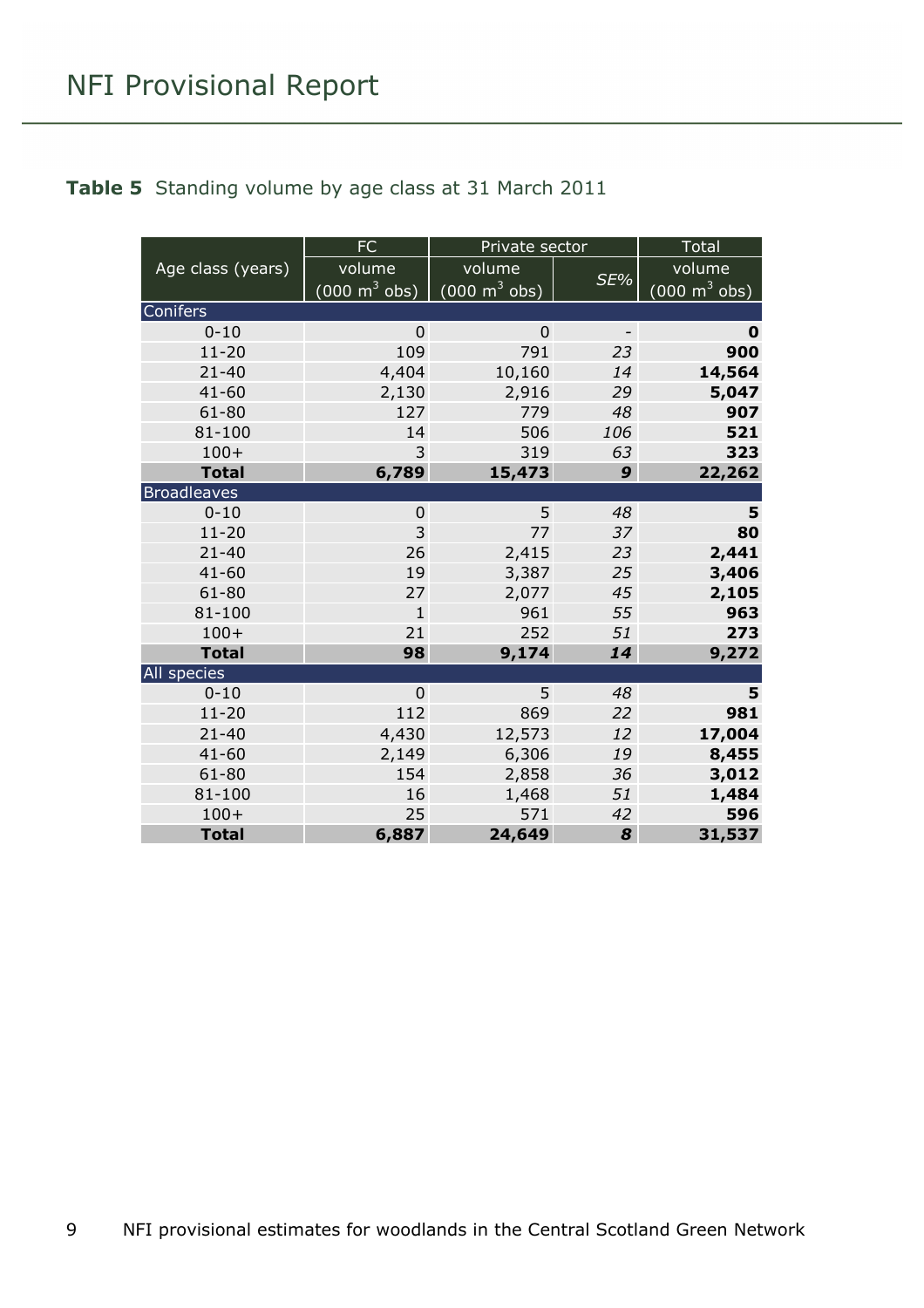<span id="page-9-0"></span>

|                    | <b>FC</b>                       | Private sector                      |                              | Total                           |  |
|--------------------|---------------------------------|-------------------------------------|------------------------------|---------------------------------|--|
| Mean stand DBH     | volume                          | volume                              | SE%                          | volume                          |  |
| (cm)               | $(000 \text{ m}^3 \text{ obs})$ | $(000 \; \text{m}^3 \; \text{obs})$ |                              | $(000 \text{ m}^3 \text{ obs})$ |  |
| Conifers           |                                 |                                     |                              |                                 |  |
| $0 - 7$            | $\mathbf 0$                     | $\overline{7}$                      | 65                           | $\overline{\mathbf{z}}$         |  |
| $7 - 10$           | 35                              | 194                                 | 22                           | 229                             |  |
| $10 - 15$          | 908                             | 941                                 | 20                           | 1,850                           |  |
| $15 - 20$          | 3,722                           | 4,583                               | 17                           | 8,305                           |  |
| $20 - 30$          | 1,914                           | 6,543                               | 17                           | 8,457                           |  |
| $30 - 40$          | 165                             | 1,670                               | 46                           | 1,835                           |  |
| $40 - 60$          | 44                              | 570                                 | 50                           | 614                             |  |
| 60-80              | $\mathbf 0$                     | 458                                 | 54                           | 458                             |  |
| $80 +$             | $\overline{0}$                  | 506                                 | 106                          | 506                             |  |
| <b>Total</b>       | 6,789                           | 15,473                              | 9                            | 22,262                          |  |
| <b>Broadleaves</b> |                                 |                                     |                              |                                 |  |
| $0 - 7$            | $\mathbf 0$                     | 6                                   | 49                           | 6                               |  |
| $7 - 10$           | 13                              | 419                                 | 22                           | 432                             |  |
| $10 - 15$          | 52                              | 339                                 | 17                           | 391                             |  |
| $15 - 20$          | 11                              | 362                                 | 33                           | 373                             |  |
| $20 - 30$          | 11                              | 1,243                               | 25                           | 1,254                           |  |
| $30 - 40$          | 9                               | 1,412                               | 35                           | 1,421                           |  |
| $40 - 60$          | $\overline{0}$                  | 3,078                               | 30                           | 3,078                           |  |
| 60-80              | $\mathbf{1}$                    | 2,316                               | 36                           | 2,317                           |  |
| $80 +$             | $\overline{0}$                  | $\Omega$                            | $\qquad \qquad \blacksquare$ | 0                               |  |
| <b>Total</b>       | 98                              | 9,174                               | 14                           | 9,272                           |  |
| All species        |                                 |                                     |                              |                                 |  |
| $0 - 7$            | $\mathbf 0$                     | 13                                  | 41                           | 13                              |  |
| $7 - 10$           | 48                              | 614                                 | 17                           | 662                             |  |
| $10 - 15$          | 960                             | 1,281                               | 15                           | 2,241                           |  |
| $15 - 20$          | 3,733                           | 4,945                               | 16                           | 8,678                           |  |
| $20 - 30$          | 1,925                           | 7,785                               | 15                           | 9,710                           |  |
| $30 - 40$          | 174                             | 3,082                               | 30                           | 3,257                           |  |
| $40 - 60$          | 44                              | 3,648                               | 27                           | 3,693                           |  |
| 60-80              | $\overline{2}$                  | 2,775                               | 32                           | 2,776                           |  |
| $80 +$             | $\overline{0}$                  | 506                                 | 106                          | 506                             |  |
| <b>Total</b>       | 6,887                           | 24,649                              | 8                            | 31,537                          |  |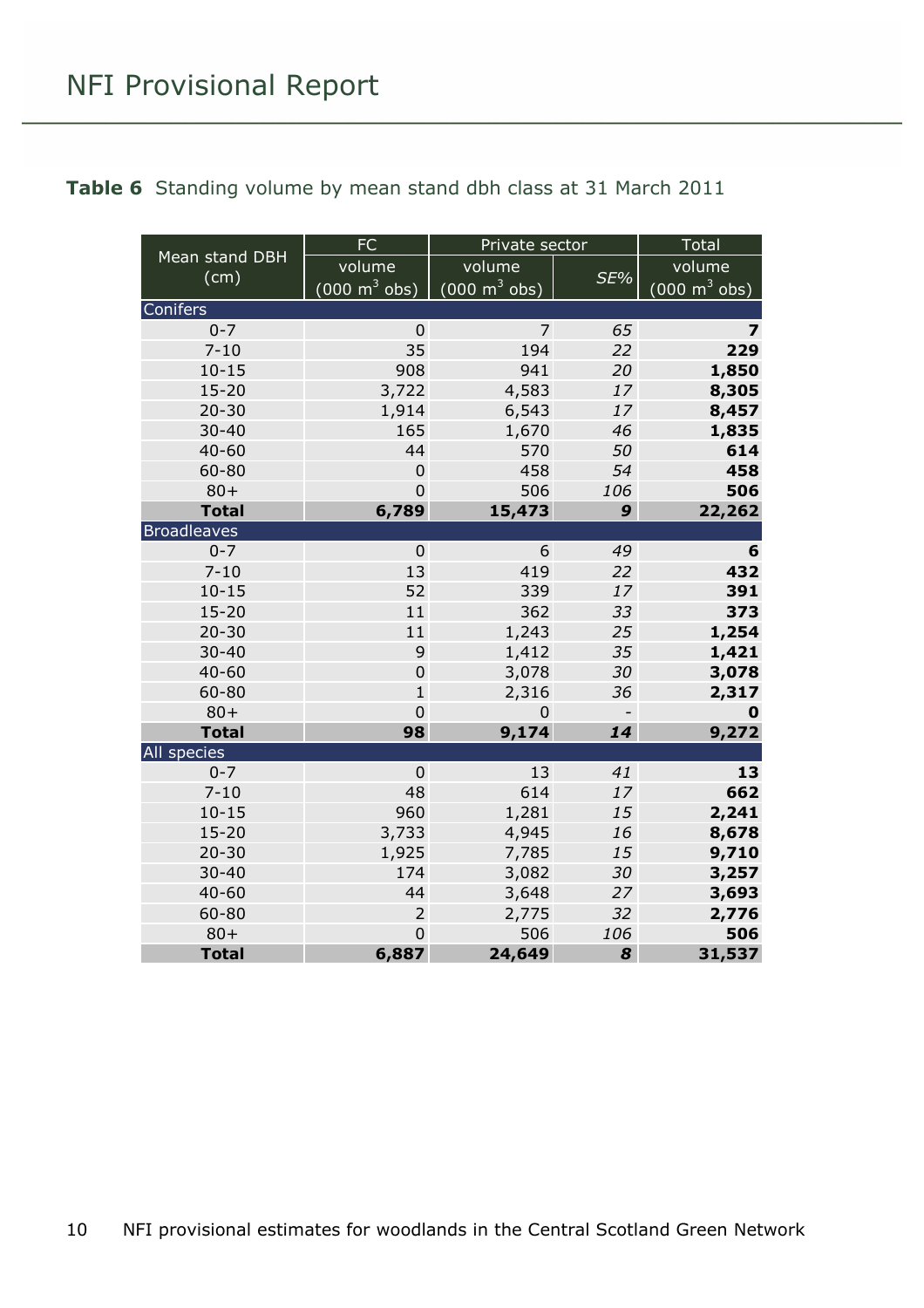### <span id="page-10-0"></span>25-year forecast of softwood timber availability

Refer to the NFI report *25 year forecast of softwood timber availability* (2012) for a description of the underlying methodology and interpretation, and also for the Scotland and GB context.

In **Tables 7-10** the figures for the Forestry Commission are based on harvesting regimes derived from Forestry Commission felling and thinning plans as of 31 March 2011. The Private sector information for these tables is based on a scenario which assumes felling at age of maximum mean annual increment with moderate wind risk measures. Like-for-like restocking assumptions have been made.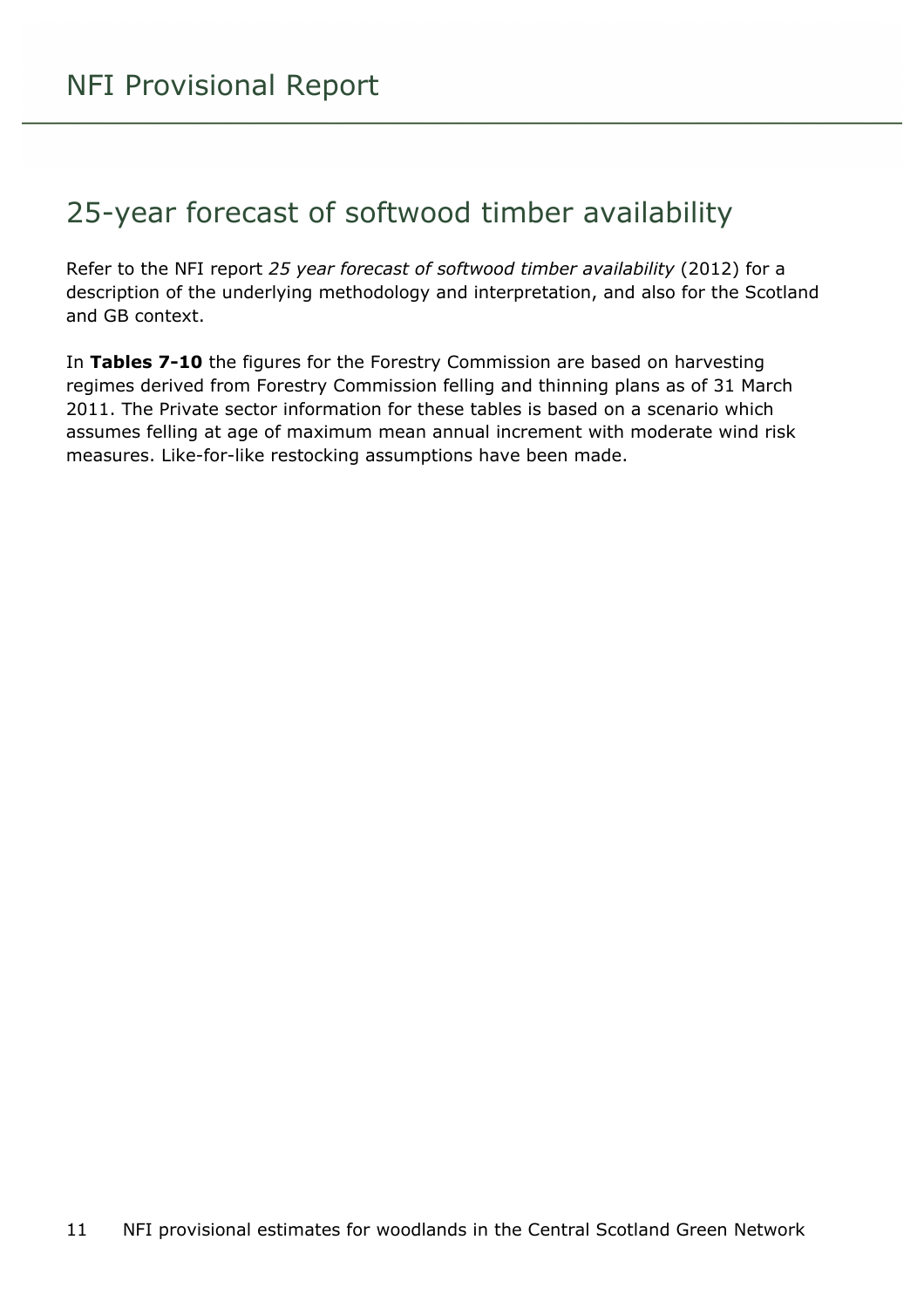|  | Table 7 25-year forecast of softwood availability broken down by time period and principal species |  |  |  |  |  |  |  |  |
|--|----------------------------------------------------------------------------------------------------|--|--|--|--|--|--|--|--|
|--|----------------------------------------------------------------------------------------------------|--|--|--|--|--|--|--|--|

|                                       |     | 2012-16                  |                          |                          | 2017-21        |                          |                        | 2022-26        |                          |                | 2027-31         |                          |                          | 2032-36        |     |
|---------------------------------------|-----|--------------------------|--------------------------|--------------------------|----------------|--------------------------|------------------------|----------------|--------------------------|----------------|-----------------|--------------------------|--------------------------|----------------|-----|
|                                       | FC. | Private sector           |                          | FC                       | Private sector |                          | <b>FC</b>              | Private sector |                          | <b>FC</b>      | Private sector  |                          | FC                       | Private sector |     |
| Principal species                     |     | volume<br>$(000m^3$ obs) | SE%                      | volume<br>$(000m^3$ obs) |                | SE%                      | volume<br>$(0006$ obs) |                | SE%                      | volume         | $(000m^3)$ obs) | SE%                      | volume<br>$(000m^3$ obs) |                | SE% |
| <b>Central Scotland Green Network</b> |     |                          |                          |                          |                |                          |                        |                |                          |                |                 |                          |                          |                |     |
| <b>All conifers</b>                   | 493 | 530                      | 28                       | 380                      | 638            | 23                       | 345                    | 1,273          | 20                       | 301            | 1,075           | 19                       | 315                      | 866            | 24  |
| Sitka spruce                          | 432 | 428                      | 34                       | 348                      | 428            | 27                       | 322                    | 1,169          | 22                       | 283            | 984             | 20                       | 295                      | 702            | 30  |
| Scots pine                            |     | 21                       | 28                       |                          | 21             | 48                       |                        | 48             | 38                       | 4              | 40              | 35                       |                          | 89             | 39  |
| Corsican pine                         |     |                          | 80                       | 0                        |                | 80                       | $\mathbf{0}$           |                | 81                       |                | 4               | 70                       |                          | 0              |     |
| Norway spruce                         | 6   | 11                       | 65                       |                          | 11             | 71                       | 4                      | 10             | 72                       |                | 9               | 76                       |                          | 9              | 76  |
| Larches                               | 10  | 56                       | 59                       | 8                        | 56             | 73                       | 6                      | 37             | 84                       | 8              | 30              | 60                       | 10                       | 28             | 38  |
| Douglas fir                           | 0   |                          | $\overline{\phantom{a}}$ | 0                        | 0              | $\overline{\phantom{a}}$ | 0                      | $\Omega$       | $\overline{\phantom{a}}$ |                | $\mathbf{0}$    | $\overline{\phantom{a}}$ |                          | 0              |     |
| Lodgepole pine                        | 42  |                          | 59                       | 16                       | 9              | 77                       | 8                      | 6              | 71                       | $\overline{2}$ | 5               | 72                       | 4                        | 22             | 80  |
| Other conifers                        |     |                          | 60                       |                          |                | 63                       |                        |                | 70                       |                |                 | 69                       | 0                        | 15             | 98  |

#### **Table 8** 25-year forecast of softwood availability broken down by time period and size class

| Top          | $2012 - 16$                    |          |                             |     |          | 2017-21                     |          |                                 |     |          |
|--------------|--------------------------------|----------|-----------------------------|-----|----------|-----------------------------|----------|---------------------------------|-----|----------|
| diameter     | FC                             |          | Private sector              |     |          | FC                          |          | Private sector                  |     |          |
| class        | volume                         |          | volume                      | SE% |          | volume                      |          | volume                          | SE% |          |
| (cm)         | $(000 \text{ m}^3)$<br>obs)    | % spruce | $(000 \text{ m}^3)$<br>obs) |     | % spruce | $(000 \text{ m}^3)$<br>obs) | % spruce | $(000 \text{ m}^3 \text{ obs})$ |     | % spruce |
|              | Central Scotland Green Network |          |                             |     |          |                             |          |                                 |     |          |
| <b>Total</b> | 493                            | 89       | 530                         | 28  | 83       | 380                         | 93       | 638                             | 23  | 84       |
| $7 - 14$     | 142                            | 83       | 95                          | 18  | 85       | 95                          | 88       | 101                             | 15  | 84       |
| $14 - 16$    | 63                             | 87       | 42                          | 23  | 86       | 45                          | 92       | 44                              | 18  | 85       |
| $16 - 18$    | 64                             | 89       | 48                          | 27  | 86       | 47                          | 93       | 52                              | 20  | 85       |
| $18 - 24$    | 152                            | 92       | 172                         | 34  | 87       | 121                         | 95       | 195                             | 28  | 89       |
| $24 - 34$    | 66                             | 96       | 137                         | 38  | 82       | 64                          | 96       | 184                             | 30  | 86       |
| $34 - 44$    | 6                              | 96       | 25                          | 38  | 63       | 8                           | 93       | 41                              | 34  | 70       |
| 44-54        |                                | 96       | 6                           | 50  | 32       | 1                           | 79       | 16                              | 44  | 55       |
| $54+$        | 0                              | 91       | 4                           | 61  | 46       | $\mathbf 0$                 | 53       | $\overline{4}$                  | 60  | 64       |

<span id="page-11-1"></span><span id="page-11-0"></span>12 NFI provisional estimates for woodlands in the Central Scotland Green Network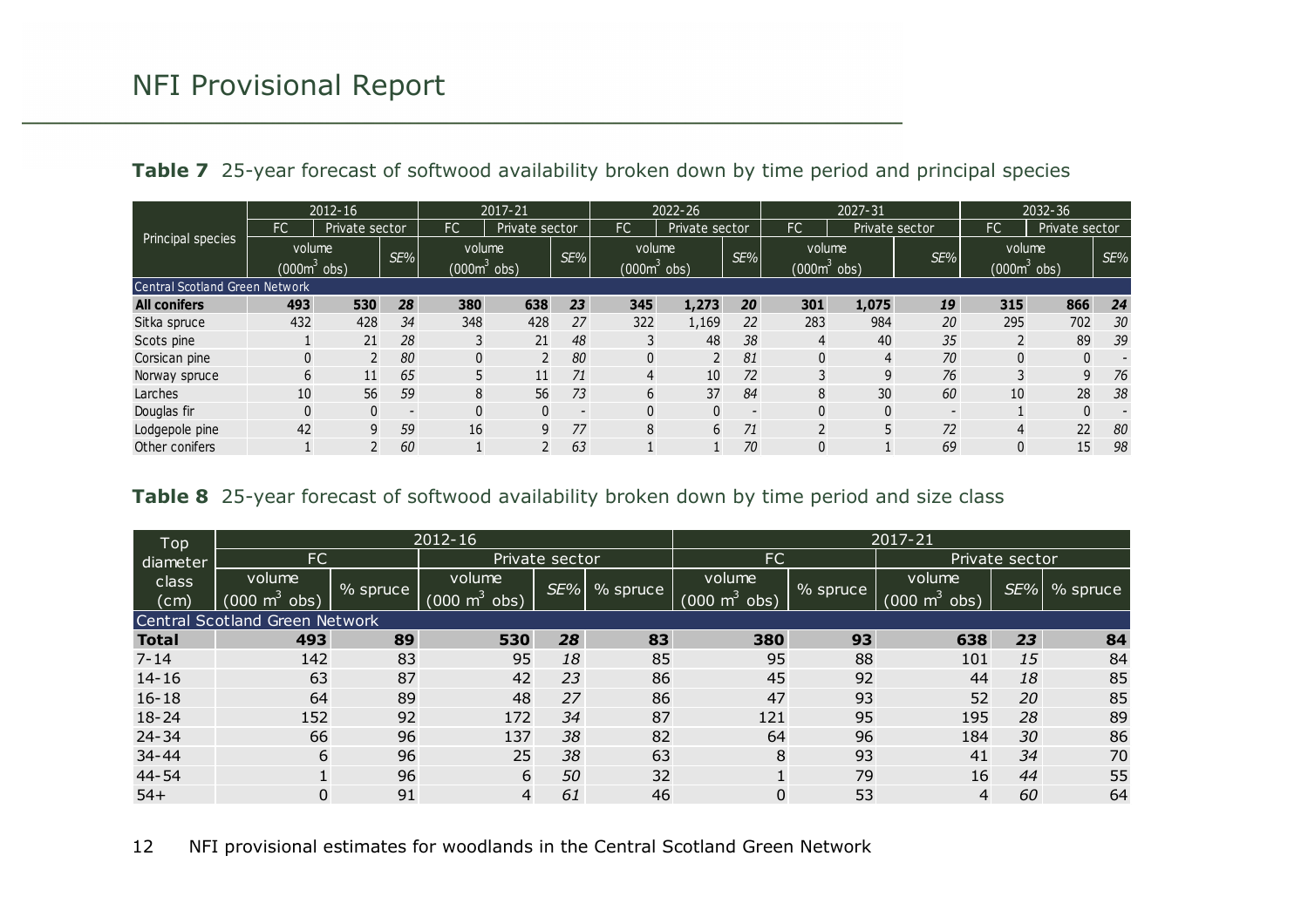|  | Table 8 (cont'd) 25-year forecast of softwood availability broken down by time period and size class |  |  |  |  |  |
|--|------------------------------------------------------------------------------------------------------|--|--|--|--|--|
|--|------------------------------------------------------------------------------------------------------|--|--|--|--|--|

| Top          |                                 | $2022 - 26$ |                             |                |          |                                     | 2027-31    |                               |     |          |  |
|--------------|---------------------------------|-------------|-----------------------------|----------------|----------|-------------------------------------|------------|-------------------------------|-----|----------|--|
| diameter     | <b>FC</b>                       |             |                             | Private sector |          | <b>FC</b>                           |            | Private sector                |     |          |  |
| class        | volume                          |             | volume                      | $SE\%$         |          | volume                              |            | volume                        | SE% |          |  |
| (cm)         | $(000 \text{ m}^3 \text{ obs})$ | % spruce    | obs)<br>$(000 \text{ m}^3)$ |                | % spruce | $(000 \; \text{m}^3 \; \text{obs})$ | $%$ spruce | $(000 \; \text{m}^3)$<br>obs) |     | % spruce |  |
|              | Central Scotland Green Network  |             |                             |                |          |                                     |            |                               |     |          |  |
| <b>Total</b> | 345                             | 95          | 1,273                       | 20             | 93       | 301                                 | 95         | 1,075                         | 19  | 92       |  |
| $7 - 14$     | 75                              | 90          | 174                         | 18             | 90       | 54                                  | 92         | 134                           | 17  | 86       |  |
| $14 - 16$    | 37                              | 93          | 90                          | 20             | 92       | 37                                  | 93         | 74                            | 19  | 92       |  |
| $16 - 18$    | 40                              | 94          | 111                         | 21             | 93       | 29                                  | 95         | 92                            | 19  | 93       |  |
| $18 - 24$    | 112                             | 96          | 410                         | 21             | 93       | 32                                  | 96         | 377                           | 21  | 95       |  |
| $24 - 34$    | 67                              | 97          | 355                         | 24             | 93       | 99                                  | 97         | 310                           | 22  | 94       |  |
| $34 - 44$    | 11                              | 97          | 89                          | 47             | 94       | 70                                  | 96         | 46                            | 26  | 86       |  |
| 44-54        | 2                               | 93          | 30                          | 76             | 96       | 14                                  | 95         | 10                            | 51  | 71       |  |
| $54+$        | 0                               | 89          | 16                          | 86             | 95       | 3                                   | 92         | 30                            | 90  | 87       |  |

<span id="page-12-0"></span>

| Top                        | 2032-36                                   |          |                                           |     |                      |  |  |  |  |
|----------------------------|-------------------------------------------|----------|-------------------------------------------|-----|----------------------|--|--|--|--|
| diameter                   | FC.                                       |          | Private sector                            |     |                      |  |  |  |  |
| class<br>$(c\overline{m})$ | volume<br>$(000 \text{ m}^3 \text{ obs})$ | % spruce | volume<br>$(000 \text{ m}^3 \text{ obs})$ | SE% | $\frac{9}{6}$ spruce |  |  |  |  |
|                            | Central Scotland Green Network            |          |                                           |     |                      |  |  |  |  |
| <b>Total</b>               | 315                                       | 95       | 866                                       | 24  | 82                   |  |  |  |  |
| $7 - 14$                   | 59                                        | 90       | 87                                        | 28  | 79                   |  |  |  |  |
| $14 - 16$                  | 31                                        | 92       | 43                                        | 30  | 83                   |  |  |  |  |
| $16 - 18$                  | 34                                        | 93       | 55                                        | 28  | 87                   |  |  |  |  |
| $18 - 24$                  | 101                                       | 95       | 229                                       | 26  | 88                   |  |  |  |  |
| $24 - 34$                  | 71                                        | 98       | 302                                       | 29  | 88                   |  |  |  |  |
| $34 - 44$                  | 15                                        | 99       | 96                                        | 34  | 75                   |  |  |  |  |
| 44-54                      | 3                                         | 98       | 28                                        | 53  | 52                   |  |  |  |  |
| $54+$                      | 1                                         | 93       | 26                                        | 49  | 19                   |  |  |  |  |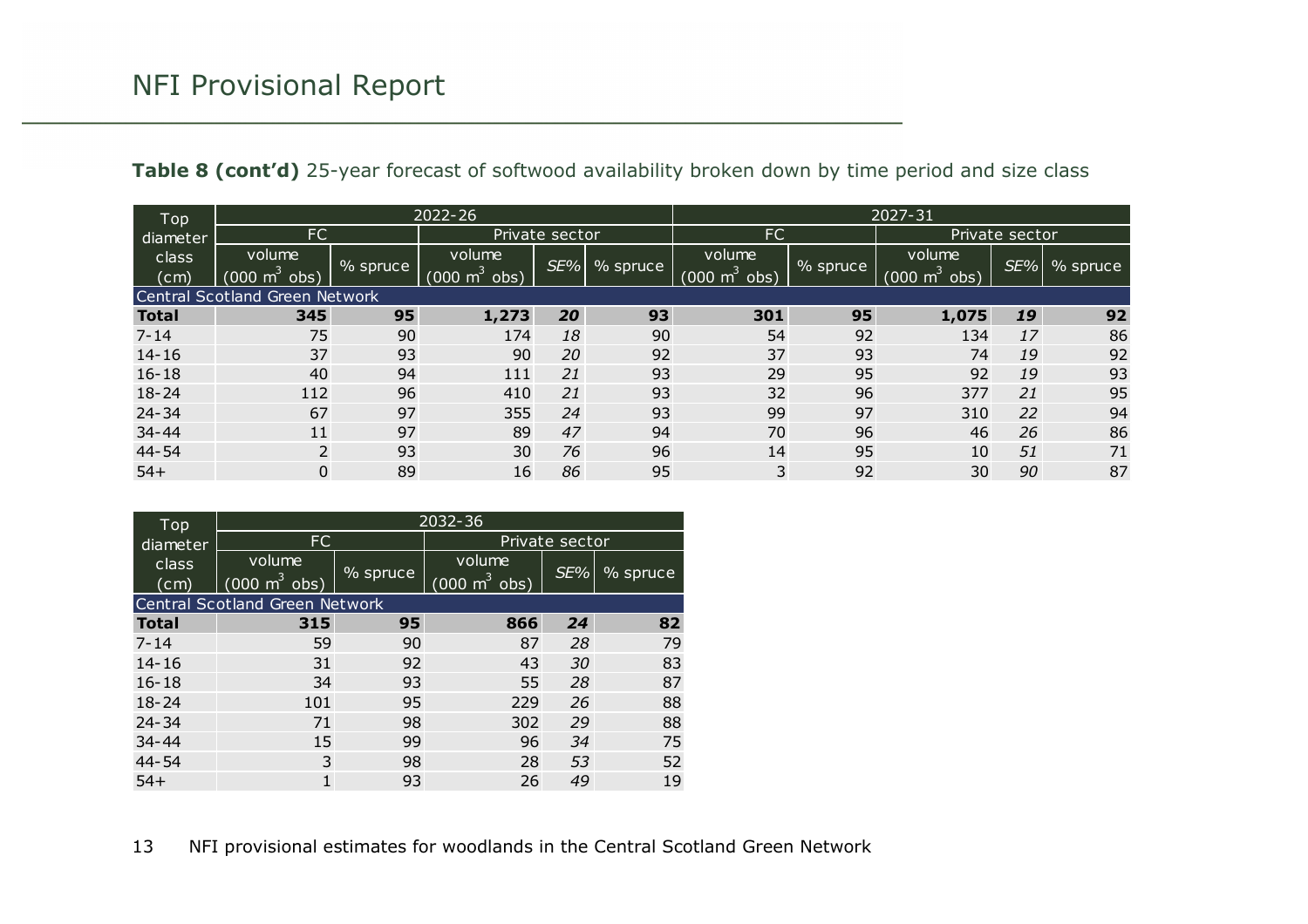Volumes and areas in the following categories have not been included in the main forecast results; due to their specific nature they are treated as 'special cases' and are assessed separately. Dependent on the perspective taken on their future treatment, the likelihood of these stands being harvested or not can be assessed and a view taken as to whether or not these volumes should be added to the figures quoted in the main forecasts to obtain an overall assessment of total standing volume, increment and production.

#### Overdue timber

Overdue volume relates to that volume which is held within trees and stands that are currently beyond the fell age set by the harvesting scenario.

#### <span id="page-13-0"></span>**Table 9** Overdue volumes and areas

|                                | FC                              | Private sector |     | <b>FC</b><br>Private sector |      |     |  |
|--------------------------------|---------------------------------|----------------|-----|-----------------------------|------|-----|--|
| Principal species              | volume                          |                |     | area                        |      | SE% |  |
|                                | $(000 \text{ m}^3 \text{ obs})$ |                | SE% | $(000 \text{ ha})$          |      |     |  |
| Central Scotland Green Network |                                 |                |     |                             |      |     |  |
| <b>All conifers</b>            | 229                             | 1,851          | 35  | 0.8                         | 3.2  | 31  |  |
| Sitka spruce                   | 157                             | 807            | 70  | 0.5                         | 0.8  | 51  |  |
| Scots pine                     | 20                              | 113            | 59  | 0.1                         | 0.2  | 62  |  |
| Corsican pine                  | 2                               | $\overline{0}$ |     | 0.0                         | 0.0  |     |  |
| Norway spruce                  | 19                              | $\overline{0}$ |     | 0.1                         | 0.0  |     |  |
| Larches                        | 16                              | 607            | 36  | 0.1                         | 2.0  | 39  |  |
| Douglas fir                    | $\Omega$                        | $\mathbf 0$    |     | 0.0                         | 0.0  |     |  |
| Lodgepole pine                 | 13                              | $\Omega$       |     | 0.1                         | 0.0  |     |  |
| Other conifers                 | 2                               | 320            | 63  | 0.0                         | 0.2  | 63  |  |
| <b>All broadleaves</b>         | $\mathbf{1}$                    | 4,519          | 50  | 0.0                         | 2.3  | 17  |  |
| Oak                            | $\overline{0}$                  | 253            | 51  | 0.0                         | 0.9  | 58  |  |
| Beech                          | 0                               | 518            | 69  | 0.0                         | 0.6  | 69  |  |
| Sycamore                       | 0                               | 954            | 38  | 0.0                         | 3.1  | 32  |  |
| Ash                            | $\overline{0}$                  | 1,431          | 52  | 0.0                         | 2.0  | 43  |  |
| <b>Birch</b>                   | 0                               | 92             | 62  | 0.0                         | 0.7  | 74  |  |
| Sweet chestnut                 | 0                               | $\mathbf 0$    |     | 0.0                         | 0.0  |     |  |
| Hazel                          | $\overline{0}$                  | $\mathbf 0$    |     | 0.0                         | 0.0  |     |  |
| Hawthorn                       | $\overline{0}$                  | $\Omega$       |     | 0.0                         | 0.0  |     |  |
| Alder                          | 0                               | 78             | 72  | 0.0                         | 0.4  | 69  |  |
| Willow                         | 0                               | $\mathbf 0$    |     | 0.0                         | 0.0  |     |  |
| Other broadleaves              | $\Omega$                        | 1,193          | 50  | 0.0                         | 2.3  | 50  |  |
| <b>All species</b>             | 230                             | 6,372          | 19  | 0.8                         | 13.1 | 15  |  |

Refer to the *25-year forecast of softwood timber availability* report for a description of the underlying methodology and interpretation of overdue volume and area.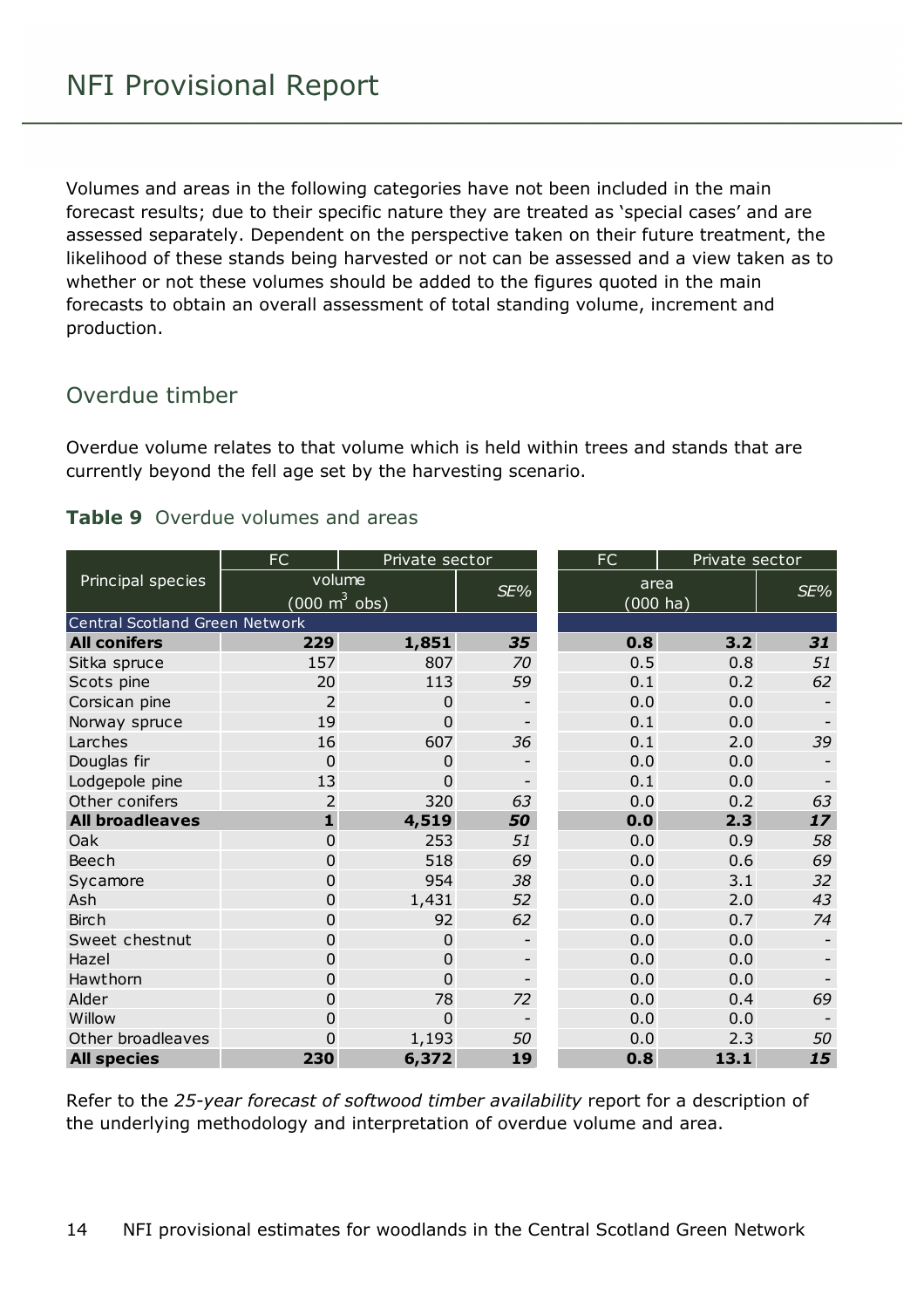#### Forestry Commission sales of land

Forestry Commission flag the year of any planned disposals within the sub-compartment database and these areas continue to contribute to the Forestry Commission forecast until the date of disposal. After that point these areas and their standing volumes are removed from the FC forecast. Table 10 summarises the area and standing volume at the time of disposal as indicated within the sub-compartment database.

<span id="page-14-0"></span>**Table 10** Standing volume and stocked area of Forestry Commission land marked for disposal

|              | <b>Conifers</b>                       | <b>Broadleaves</b>              | <b>Conifers</b> | <b>Broadleaves</b> |  |  |  |  |
|--------------|---------------------------------------|---------------------------------|-----------------|--------------------|--|--|--|--|
| FC           |                                       | volume                          | area            |                    |  |  |  |  |
|              |                                       | $(000 \text{ m}^3 \text{ obs})$ | $(000)$ ha)     |                    |  |  |  |  |
|              | <b>Central Scotland Green Network</b> |                                 |                 |                    |  |  |  |  |
| <b>Total</b> | 116                                   |                                 | 0.6             | 0.0                |  |  |  |  |
| 2012         | 43                                    |                                 | 0.1             | 0.0                |  |  |  |  |
| 2013         | 74                                    |                                 | 0.5             | 0.0                |  |  |  |  |
| 2014 - 2036  |                                       |                                 | 0.0             | 0.0                |  |  |  |  |

Refer to the *25-year forecast of softwood timber availability* report for a description of the underlying methodology and interpretation of standing volume and stocked area of land marked for disposal.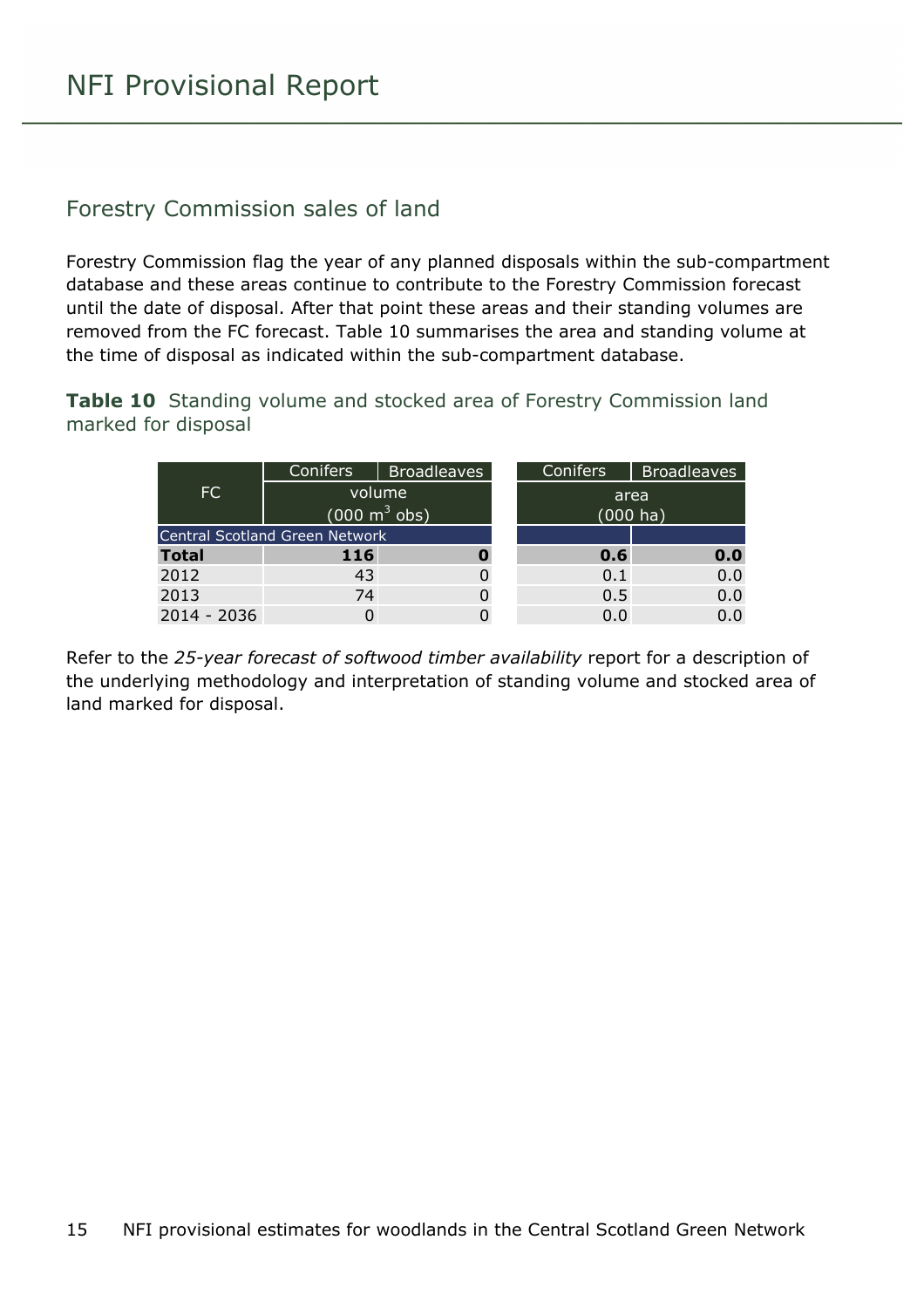#### Currently clearfelled area

Mapped forest areas were identified as clearfelled by aerial photography and subsequently updated by satellite imagery. Areas of clearfell that were observed in the NFI field survey (2010 to 2011) are not included in these forecasts. The assumption is made that these areas are not replanted in the future. This assumption is conservative and is used because the NFI has no information on what was planted on these sites before felling and therefore the replanted crop on the 'like-for-like' replanting assumption that is applied for the rest of the forecast period cannot be determined. It is probable that a high proportion of this area will be replanted and will contribute to future standing volume, increment, production, carbon sequestered and biomass. Assuming no replanting on these areas will create a small underestimate in most forecasts, especially in later years. There will be much less impact on the production forecast than on standing volume, biomass and carbon forecasts, as such stands, if replanted, would come to full maturity after the forecast period. Due to recent increases in harvesting without replanting, associated with wind farm development and open habitat restoration, the actual realised future scenario is likely to entail partial replanting of currently felled areas. The approach taken here is consistent with that taken by all previous forecasts. Future forecasts will provide more options on how this land may be utilised in future.

Although Forestry Commission records providing information on the stand structure from the previous rotation are available, currently clearfelled land on the Forestry Commission estate has also been excluded from the forecast of softwood availability to give a consistent approach with the Private sector methodology.